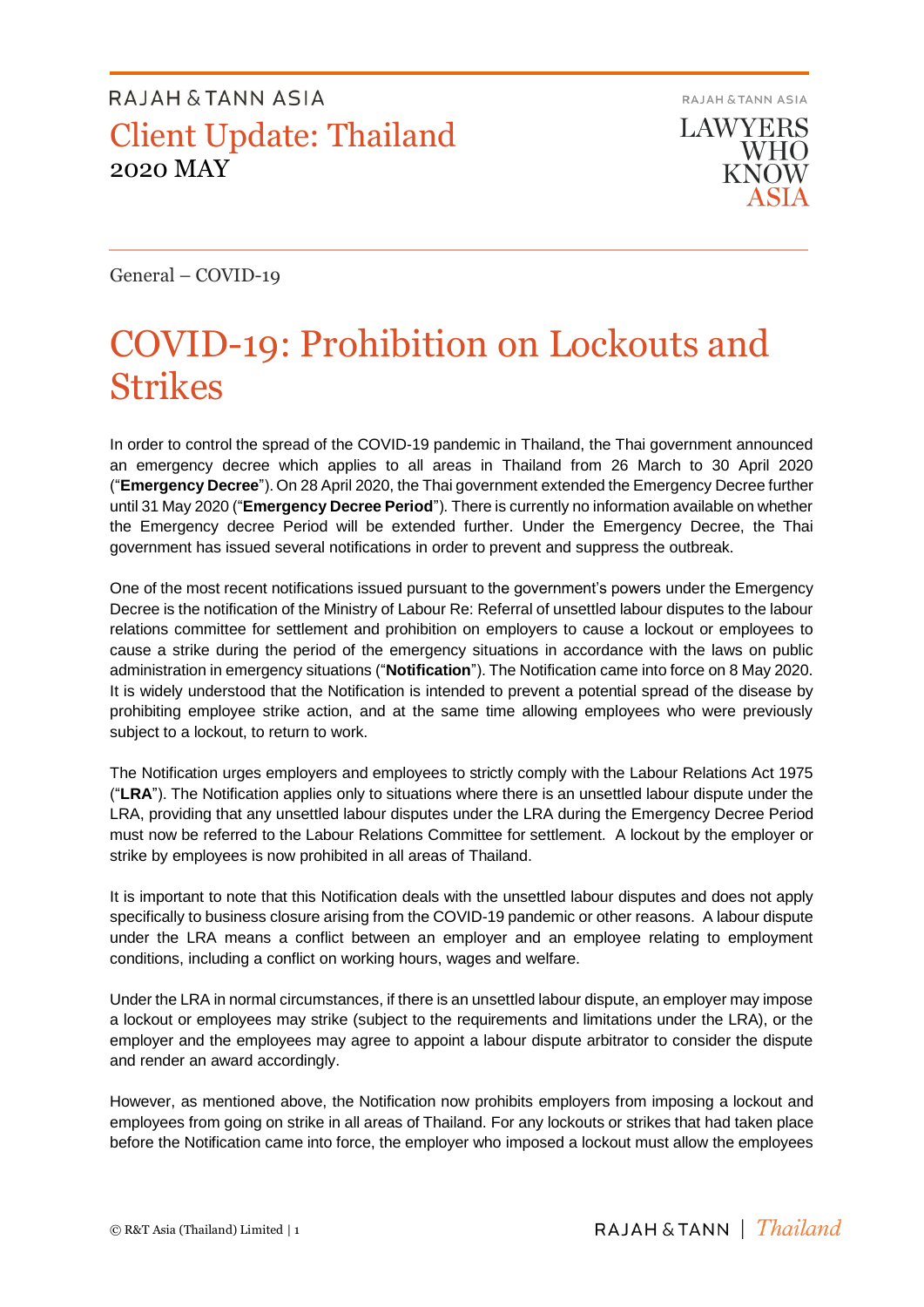**RAJAH & TANN ASIA LAWYERS** WHO<br>KNOW

ASIA

General – COVID-19

to return to work and the employees who went on strike must return to work as normal. In the case where there is an unsettled labour dispute, the matter must be referred to the labour relations committee for further consideration instead of being dealt with by imposing a lockout or going on strike.

Visit our [COVID-19 Resource Centre](https://www.rajahtannasia.com/resource-centre/covid-19) for views from our lawyers across the region on common issues and legal implications brought about by COVID-19. For specific inquiries, please reach out to your relationship partner or send an email to our [COVID-19 Legal Team.](mailto:covid-19legalteam@rajahtann.com)

\* \* \*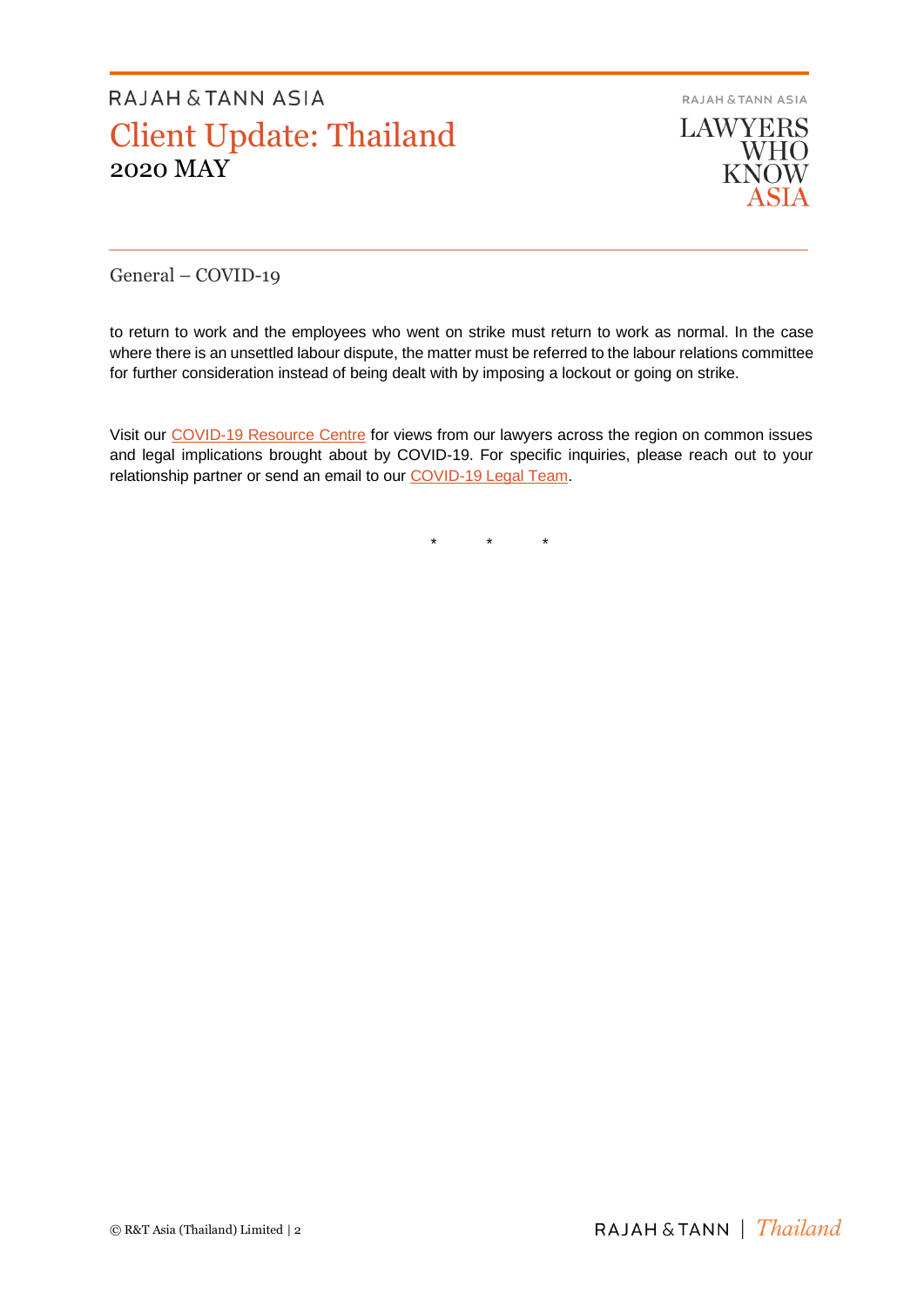RAJAH & TANN ASIA

**LAWYERS** WHO<br>KNOW **ASIA** 

# **Contacts**



**Sui Lin Teoh** Partner

D (66) 2656 1991 F (66) 2656 0833 [sui.lin.teoh@rajahtann.com](mailto:sui.lin.teoh@rajahtann.com)



**Piroon Saengpakdee** Partner

D (66) 2656 1991 F (66) 2656 0833 piroon.s@rajahtann.com



**Krida Phoonwathu** Partner

D (66) 2656 1991 F (66) 2656 0833 [krida.phoonwathu@rajahtann.com](mailto:krida.phoonwathu@rajahtann.com)



**Supawat Srirungruang Partner** 

D (66) 2656 1991 F (66) 2656 0833 [supawat.s@rajahtann.com](mailto:supawat.s@rajahtann.com)



**Saroj Jongsaritwang Partner** 

D (66) 2656 1991 F (66) 2656 0833 [saroj.jongsariwang@rajahtann.com](mailto:saroj.jongsariwang@rajahtann.com)



**Ittichai Prasongprasit** Partner

D (66) 2656 1991 F (66) 2656 0833 ittichai.prasongprasit@rajahtann.com



**Yingrak Treesaranuwattana** Senior Associate

D (66) 2656 1991 F (66) 2656 0833 [yingrak.t@rajahtann.com](mailto:yingrak.t@rajahtann.com)



**Pasiri Taypongsak** Senior Associate

D (66) 2656 1991 F (66) 2656 0833 [pasiri.t@rajahtann.com](mailto:pasiri.t@rajahtann.com)

RAJAH & TANN | *Thailand*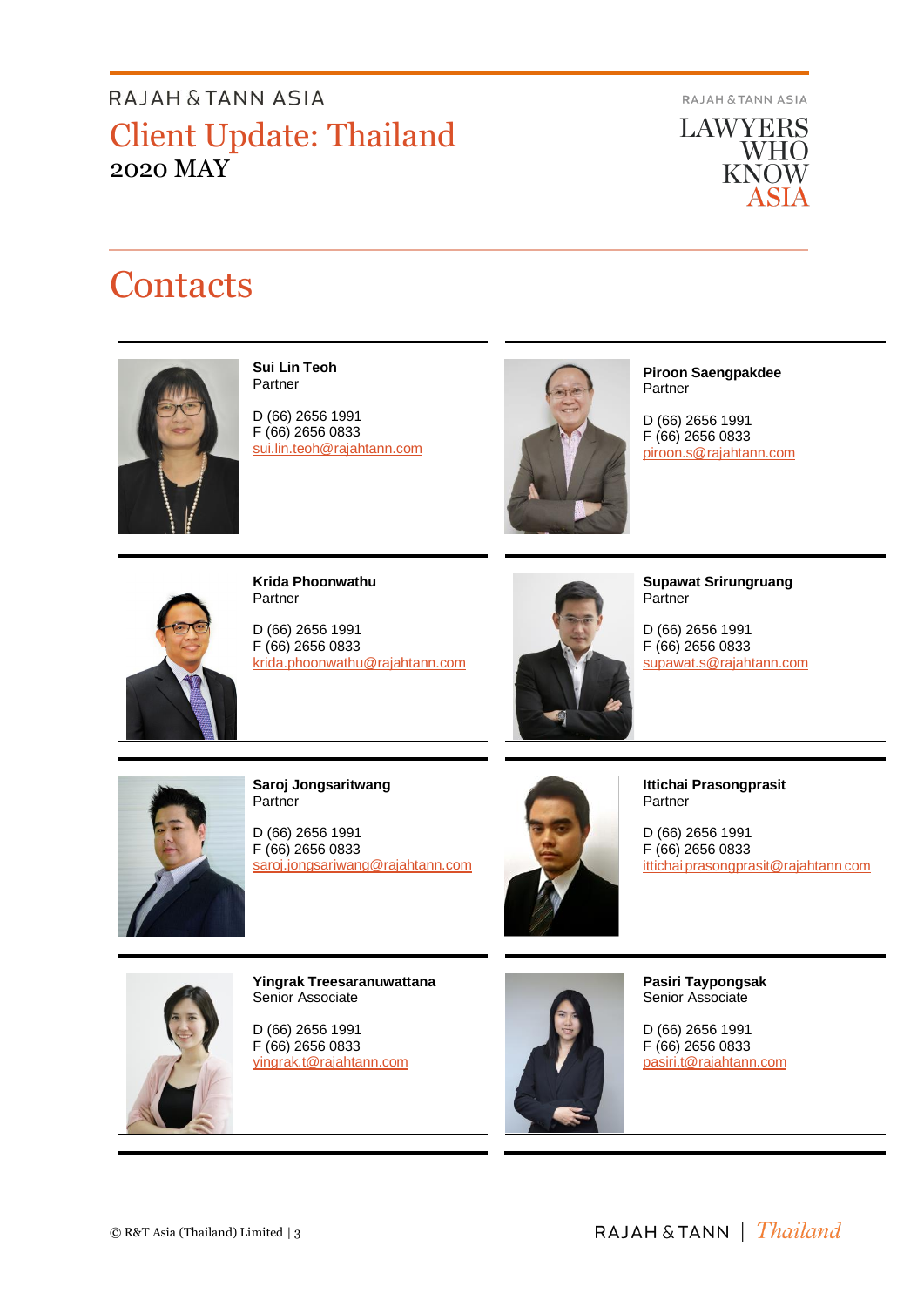RAJAH & TANN ASIA

**LAWYERS WHO KNOW** 

# Our Regional Contacts

RAJAH & TANN  $\int$  *Singapore* 

**Rajah & Tann Singapore LLP** T +65 6535 3600 sg.rajahtannasia.com

## R&T SOK&HENG | Cambodia

**R&T Sok & Heng Law Office** T +855 23 963 112 / 113 F +855 23 963 116 kh.rajahtannasia.com

RAJAH & TANN 立杰上海 SHANGHAI REPRESENTATIVE OFFICE | China

**Rajah & Tann Singapore LLP Shanghai Representative Office** T +86 21 6120 8818 F +86 21 6120 8820 cn.rajahtannasia.com

ASSEGAF HAMZAH & PARTNERS | Indonesia **Assegaf Hamzah & Partners**

### **Jakarta Office**

T +62 21 2555 7800 F +62 21 2555 7899

#### **Surabaya Office**

T +62 31 5116 4550 F +62 31 5116 4560 www.ahp.co.id

## RAJAH & TANN  $|$   $Lao$   $PDR$

**Rajah & Tann (Laos) Co., Ltd.** T +856 21 454 239 F +856 21 285 261 la.rajahtannasia.com

### **CHRISTOPHER & LEE ONG** | Malaysia

**Christopher & Lee Ong** T +60 3 2273 1919 F +60 3 2273 8310 www.christopherleeong.com

### RAJAH & TANN  $\mid$  *Myanmar*

**Rajah & Tann Myanmar Company Limited** T +95 1 9345 343 / +95 1 9345 346 F +95 1 9345 348 mm.rajahtannasia.com

### **GATMAYTAN YAP PATACSIL**

**GUTIERREZ & PROTACIO (C&G LAW)** | *Philippines* **Gatmaytan Yap Patacsil Gutierrez & Protacio (C&G Law)**  T +632 8894 0377 to 79 / +632 8894 4931 to 32 F +632 8552 1977 to 78 www.cagatlaw.com

## RAJAH & TANN | *Thailand*

**R&T Asia (Thailand) Limited** T +66 2 656 1991 F +66 2 656 0833 th.rajahtannasia.com

### RAJAH & TANN LCT LAWYERS | *Vietnam* **Rajah & Tann LCT Lawyers**

### **Ho Chi Minh City Office**

T +84 28 3821 2382 / +84 28 3821 2673 F +84 28 3520 8206

#### **Hanoi Office**

T +84 24 3267 6127 F +84 24 3267 6128 www.rajahtannlct.com

Rajah & Tann Asia is a network of legal practices based in South-East Asia. Member firms are independently constituted and regulated in accordance with relevant local legal requirements. Services provided by a member firm are governed by the terms of engagement between the member firm and the client.

This Update is solely intended to provide general information and does not provide any advice or create any relationship, whether legally binding or otherwise. Rajah & Tann Asia and its member firms do not accept, and fully disclaim, responsibility for any loss or damage which may result from accessing or relying on this Update.

RAJAH & TANN  $\parallel$  Thailand